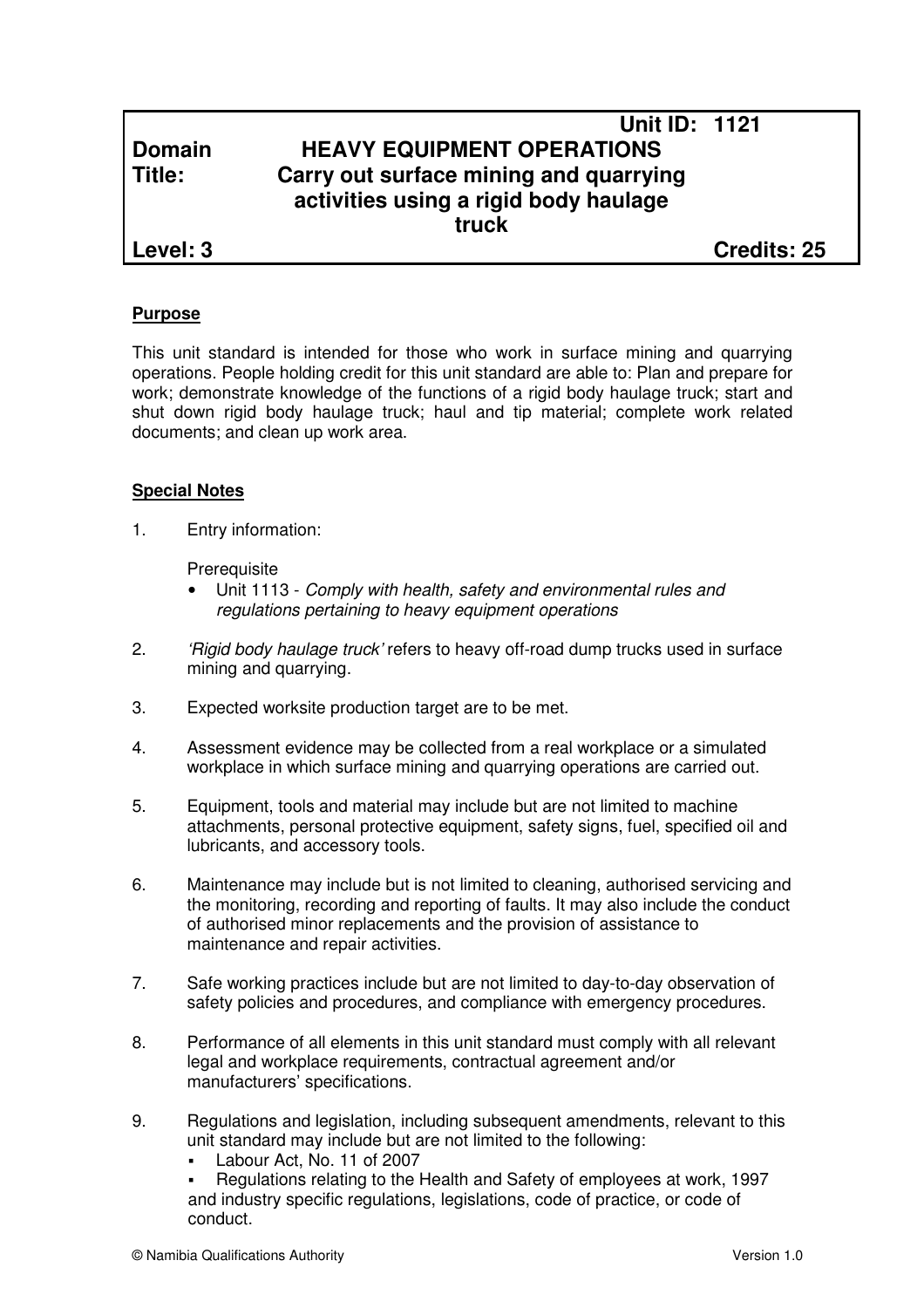## **Quality Assurance Requirements**

This unit standard and others within this subfield may be awarded by institutions which meet the accreditation requirements set by the Namibia Qualifications Authority and the Namibia Training Authority and which comply with the national assessment and moderation requirements. Details of specific accreditation requirements and the national assessment arrangements are available from the Namibia Qualifications Authority and the Namibia Training Authority on www.nta.com.na.

# **Elements and Performance Criteria**

## **Element 1: Plan and prepare for work**

## **Performance Criteria**

- 1.1 Work instructions, including plans, specifications, quality requirements and operational details are obtained, explained, clarified and applied to the allocated task.
- 1.2 Safety requirements including personal protective clothing and equipment are obtained from the site safety plan, workplace policies and procedures, and applied to the allocated task.
- 1.3 On-site traffic control requirements are obtained and implemented in line with workplace requirements.
- 1.4 Plant, tools, fuel, lubricants, equipment, attachments and accessories selected to carry out tasks are checked for consistency with the requirements of the job, their usability and any faults rectified or reported prior to commencement of work.
- 1.5 Environmental protection requirements are identified from the project environmental management plan and applied to the allocated task.

#### **Element 2: Demonstrate knowledge of the functions of a rigid body haulage truck**

## **Performance Criteria**

- 2.1 The main functions of rigid body haulage trucks are explained in terms of surface mining and quarrying processes.
- 2.2 The operation of all major components is explained in terms of their functions.
- 2.3 Safety features and warning devices on the haulage truck are identified, and their purposes explained in accordance with manufacturers' specifications.
- 2.4 The maximum operating capacities and efficiencies are explained in terms of the specific haulage truck capabilities in accordance with manufacturers' specifications.
- 2.5 Warnings from haulage truck indicators and gauges are explained according to manufacturers' specifications.
- 2.6 Corrective actions are described or demonstrated in terms of responses to warnings received.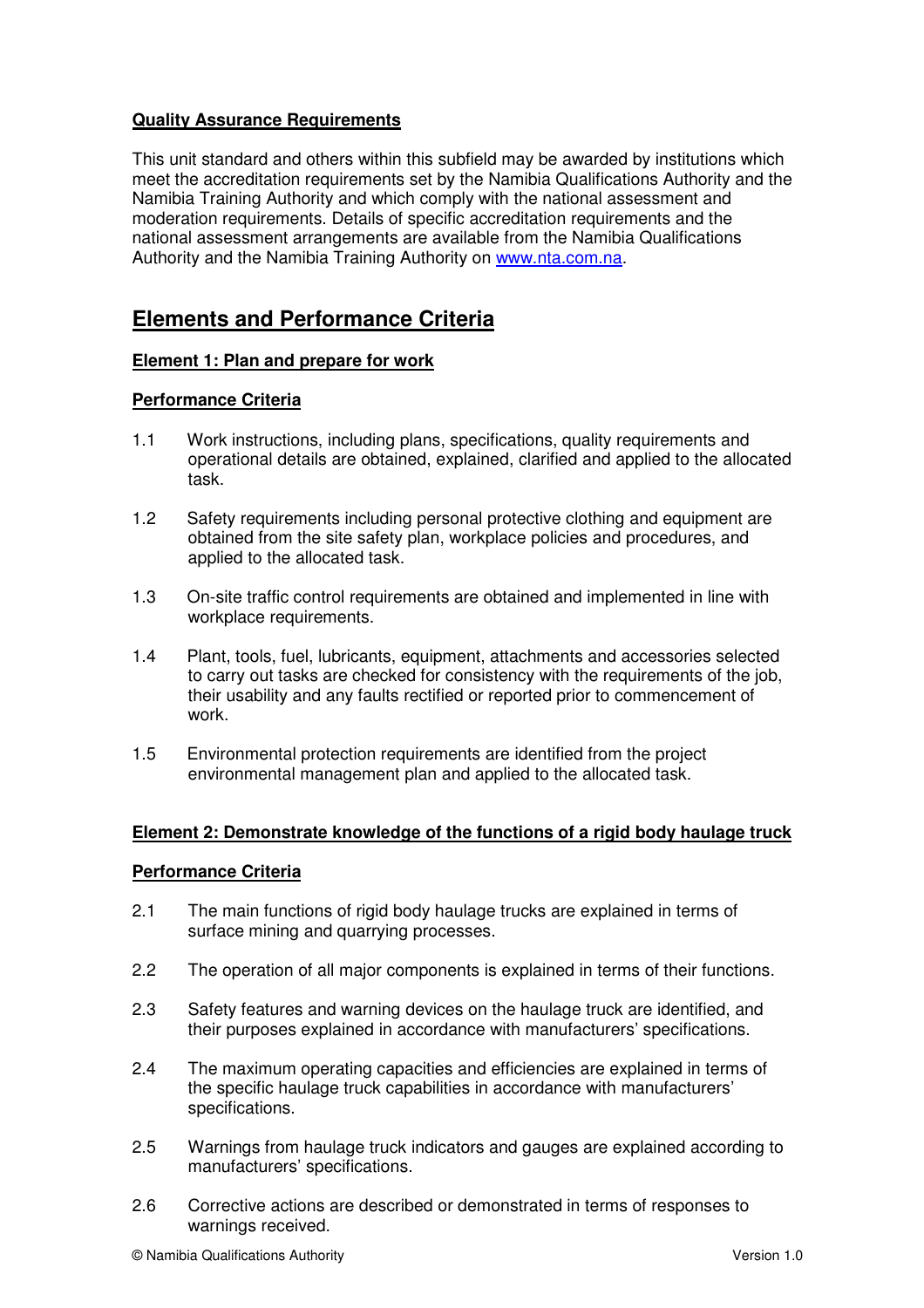## **Element 3: Start and shut down rigid body haulage truck**

## **Performance Criteria**

- 3.1 Pre-operational checks are carried out according to appropriate checklist and workplace procedures.
- 3.2 Daily and weekly operator maintenance is performed according to appropriate checklist and workplace procedures.
- 3.3 Start-up and shutdown procedures are followed according to manufacturer's specifications.
- 3.4 Operating hours are recorded, if required, in accordance with workplace requirements.
- 3.5 Haulage truck maintenance and faults are reported in accordance with workplace requirements.

## **Element 4: Haul and tip material**

## **Performance Criteria**

- 4.1 Work instructions are obtained and confirmed in line with workplace procedures.
- 4.2 The load is checked as being balanced and within loading capacity of the rigid body haulage truck according to work instructions and manufacturer's specifications.
- 4.3 Material is transported to the designated site.
- 4.4 Material is off loaded according to work instructions and workplace procedures.
- 4.5 Rigid body haulage truck is operated without risk of damage or loss to haulage truck or property, third party, or injury to people.
- 4.6 Hauling and tipping operations are integrated with other on-site activities.
- 4.7 Hazards specific to operating rigid body haulage trucks and ways to minimise these are explained in terms of potential damage to haulage truck and property, and injury to people.

## **Element 5: Complete work related documents**

#### **Performance Criteria**

- 5.1 Work related documents are completed in accordance with contract and workplace requirements.
- 5.2 Maintenance and service related documents are completed in accordance with manufacturer and workplace requirements.
- 5.3 Documents related to accidents or other incidents are completed in accordance with workplace requirements.